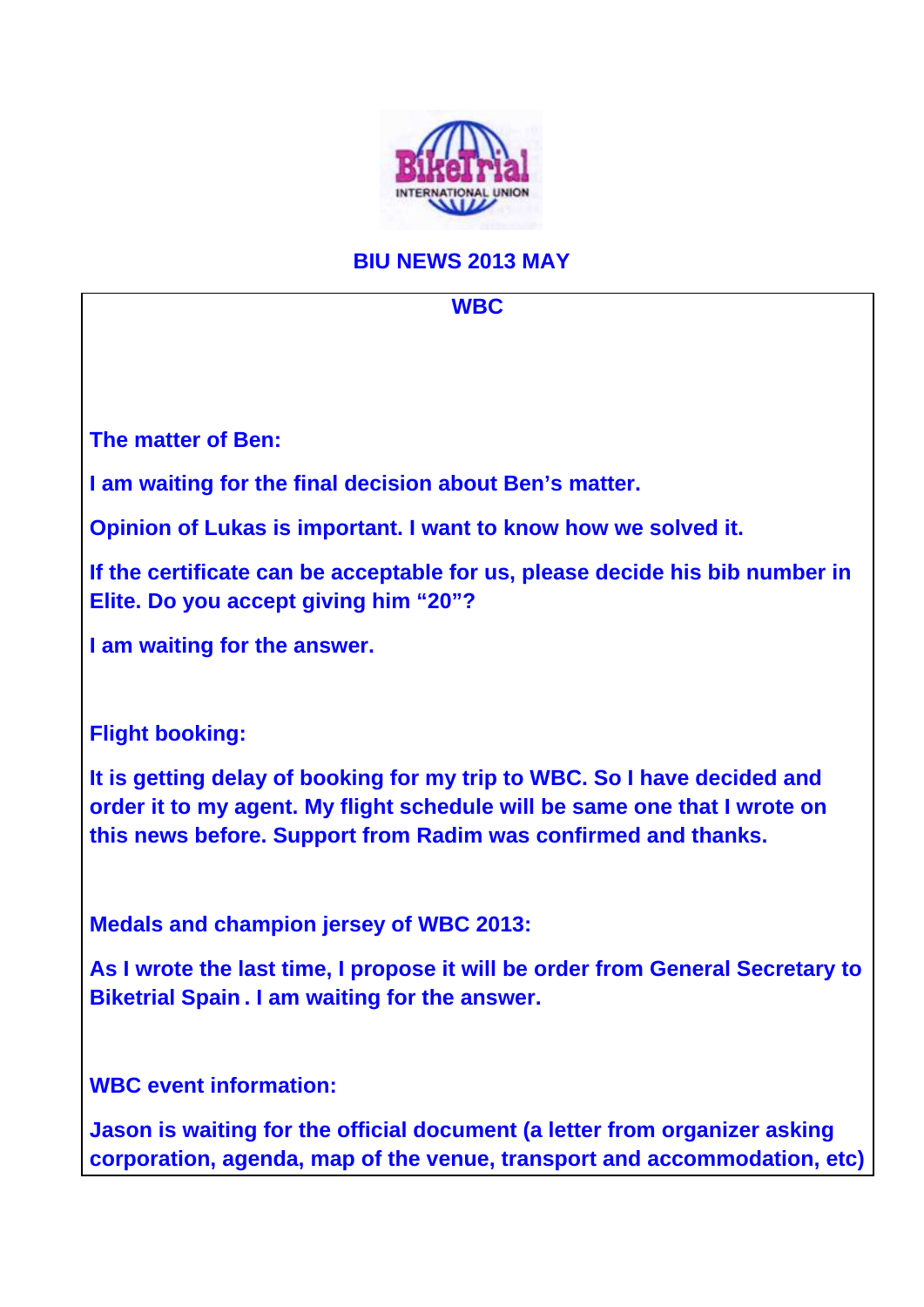**from the organizers of WBC. If it will be not sending to all delegates for this time, the organizer should write the explanation letter to make all delegates understand the thing. Unless it, I think some delegates cannot corporate to the events.** 

**Below is a mail from Indonesia .** 

**Dear Hiro,** 

**Mr. Pere Pi has sent WBC R1 Igualada, Catalonia information by email on 22nd March.** 

**I have not received yet any information about WBC R2 Blansko, Czech except the date.** 

**We still waiting here.** 

**I thought all will be on BIU website then it's we (delegates) who should print, isn't it?** 

**Share the pdf files, web links, and ask whether need it printed or not.** 

**About entry, I'm personally still working on looking for supports and sponsors for riders.** 

**Some riders told their interest but no further confirmation, a rider in training at my place.** 

**Sincerely yours,** 

**Yosnison Maretsa** 

**INDONESIA**

**Dear Yos,** 

**As you already know that sending those event information was in the rules and also promised between me and the host delegates before.**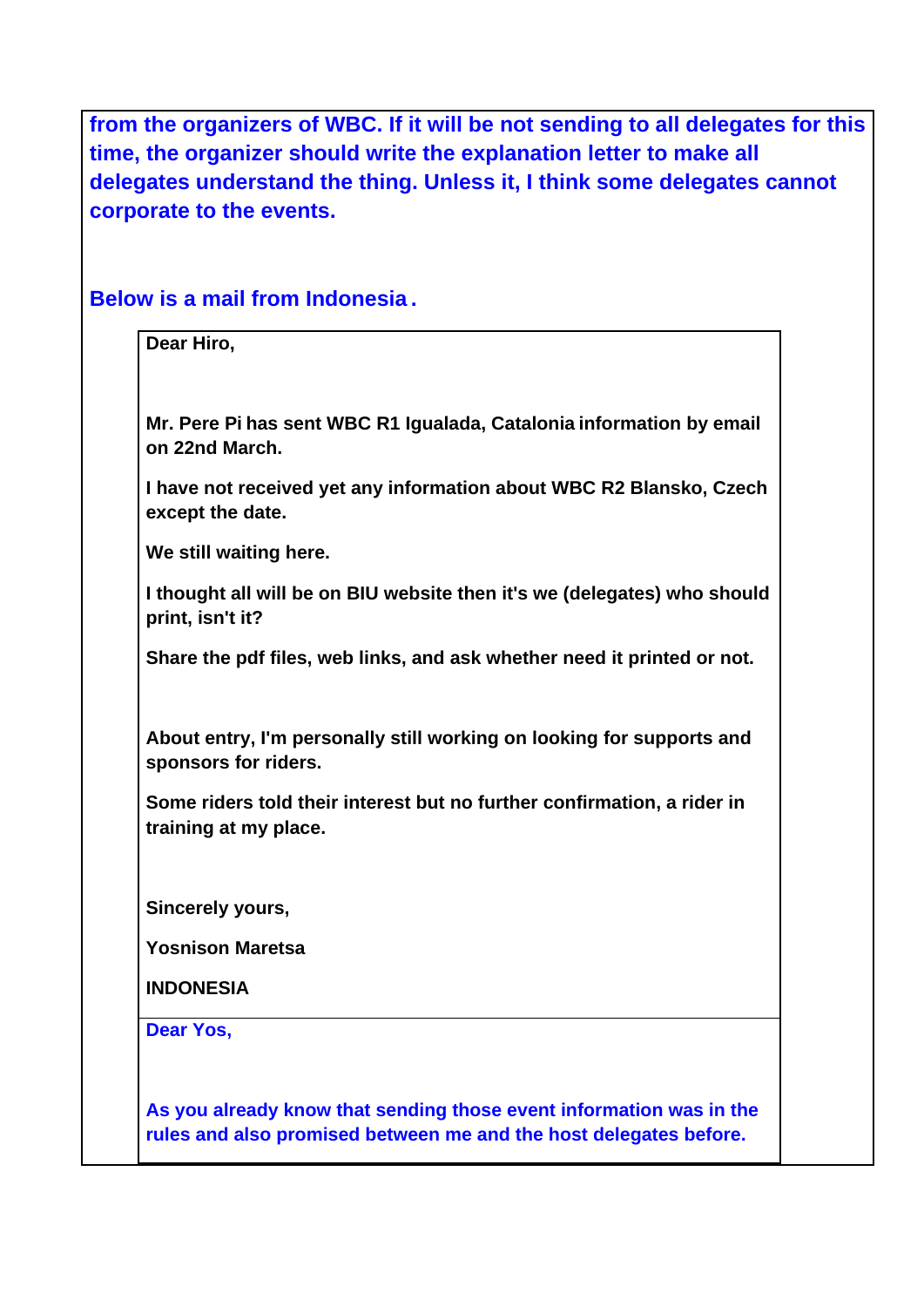| And the deadline was March 19.                                                                  |  |
|-------------------------------------------------------------------------------------------------|--|
| The information should be consisted by following items.                                         |  |
| A letter of asking maximum corporation from organizer.                                          |  |
| The maps of the host country & the venue.                                                       |  |
| <b>Transport information</b>                                                                    |  |
| <b>Accommodation information</b>                                                                |  |
| A poster and the handbill of the event                                                          |  |
| <b>Tourist information</b>                                                                      |  |
| <b>Etc</b>                                                                                      |  |
| These items are very important to push each delegate to introduce the<br>event and send riders. |  |
| Just sending some items by e-mail is completely different thing.                                |  |
| You know Yos, when we make the events, we must keep the budget<br>for promotion most.           |  |
| More than the competition.                                                                      |  |
| This is sure with my experience.                                                                |  |
| If not, how we get the participants and spectators?                                             |  |
| And if the numbers are low, people will consider not success.                                   |  |
| This is sure for me.                                                                            |  |
| WBC event must have well preparation for this reason.                                           |  |
| <b>Sincerely yours,</b>                                                                         |  |
|                                                                                                 |  |

**list from delegates yet. Please keep the deadline.**